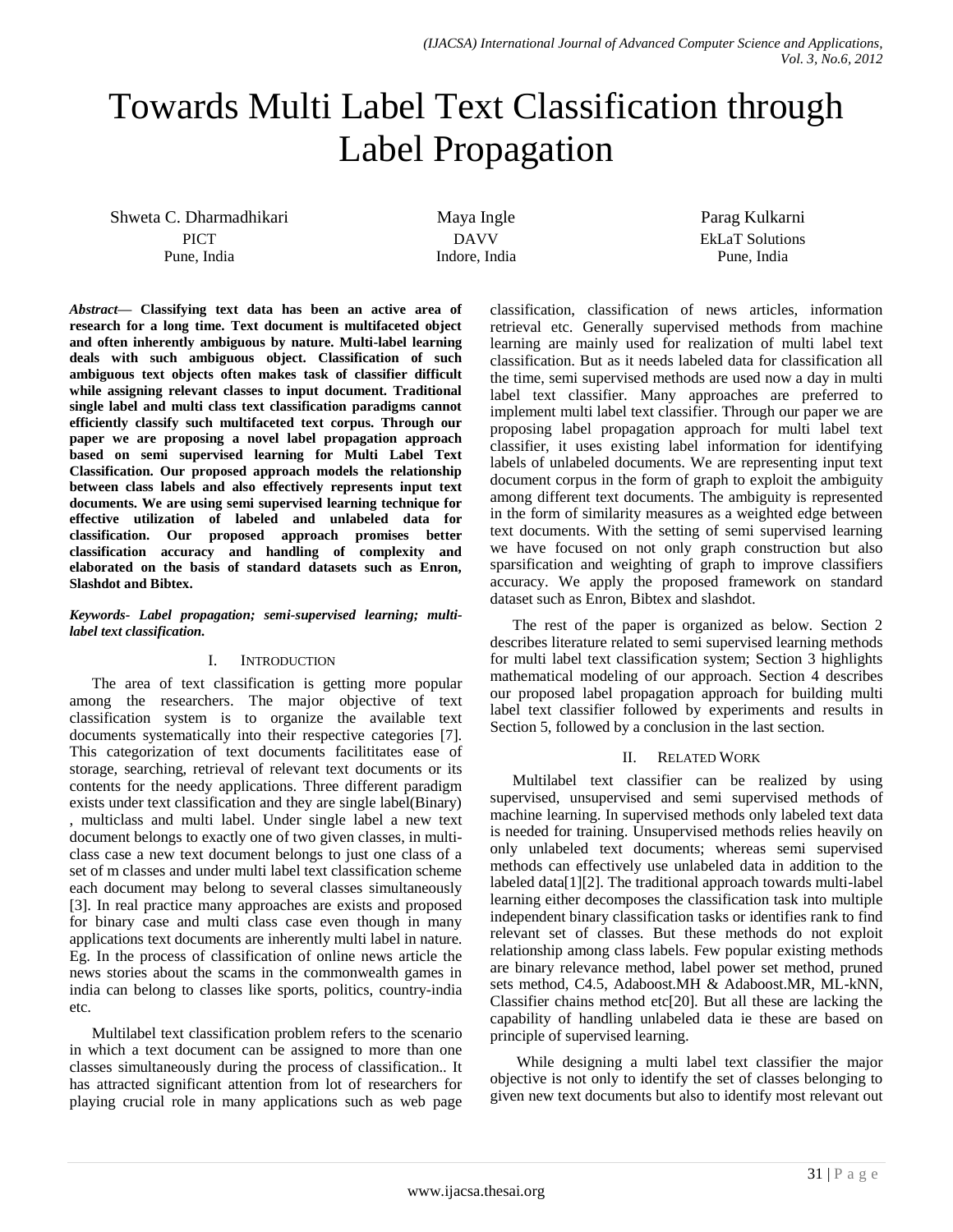of them to improve accuracy of overall classification process. Graph based approaches are known for their effective exploration of document representation and semi supervised methods explores both labeled and unlabeled data for classification that's why accuracy of multi label text classifier can be improved by using graph based representation of input documents in conjunction with label propagation approach of semi supervised learning[16][17].

Table 1 summarizes few existing well-known representative methods for multi label text classifier based on semi supervised learning, few uses only graph based framework and few uses both.

TABLE 1: STATISTICS OF POPULAR ALGORITHMS FOR MLTC BASED ON SEMI SUPERVISED LEARNING AND GRAPH BASED REPRESENTATION

| <b>Algorithm</b><br>and Year<br>of<br>proposal                                                                              | Working<br><b>Theme</b>                                                                                                                                       | Datasets used<br>for<br>experimentati<br>on       | <b>Merits</b>                                                                                                               | <b>Demerits</b>                                                                 |  |
|-----------------------------------------------------------------------------------------------------------------------------|---------------------------------------------------------------------------------------------------------------------------------------------------------------|---------------------------------------------------|-----------------------------------------------------------------------------------------------------------------------------|---------------------------------------------------------------------------------|--|
| Multi-label<br>classificati<br>by<br>on<br>Constraine<br>d<br>Non-<br>Negative<br>Matrix<br>Factorizati<br>on [2006]<br>[8] | Optimizati<br>on of class<br>labels<br>assignment<br>using<br>by<br>similarity<br>measures<br>and<br>non<br>negative<br>matrix<br>factorizatio<br>n.          | <b>ESTA</b>                                       | Powerful<br>representati<br>on of input<br>documents<br>using NMF<br>and<br>also<br>works<br>for<br>large scale<br>datasets | Parameter<br>selection is<br>crucial.                                           |  |
| Graph-<br>based SSL<br>with multi-<br>label<br>[2008][9]                                                                    | Exploits<br>correlation<br>among<br>labels<br>along with<br>labels<br>consistency<br>over graph.                                                              | Video<br>files:<br>TECVID 2006.                   | Effective<br>utilization<br>of<br>unlabeled<br>data.                                                                        | Can<br>not<br>applicable<br>to text data<br>more<br>effective on<br>video data. |  |
| Semi<br>supervised<br>multi-label<br>learning by<br>solving<br>a<br>Sylvester<br>Eq<br>[2010][10]                           | Graph<br>constructio<br>n for input<br>documents<br>and<br>class<br>labels.                                                                                   | Reuters                                           | Improved<br>accuracy                                                                                                        | May<br>get<br>slower<br>on<br>convergenc<br>e.                                  |  |
| Semi-<br>Supervised<br>Non<br>negative<br>Matrix<br>Factorizati<br>on<br>[2009][11]                                         | Performs<br>joint<br>factorizatio<br>of data<br><sub>n</sub><br>and<br>labels<br>uses<br>and<br>multiplicati<br>ve updates<br>performs<br>classificati<br>on. | 20-news,<br>CSTR.<br>k1a,k1b, WebK<br>B4, Reuters | Able<br>to<br>extract<br>more<br>discriminati<br>ve features                                                                | High<br>computatio<br>nal<br>complexity.                                        |  |

In preprocessing stage graph based approaches can effectively represents relationship between labeled and unlabeled documents by identifying structural and semantical relationship between them for more relevant classification ; and during training phase semi supervised methods can propagate labels of labeled documents to unlabeled documents based on some energy function or regularizer. Our proposed work is based on the same strategy.

#### III. MATHEMATICAL MODEL OF PROPOSED SYSTEM

In this section we are introducing some notions related with text classification. We are firstly representing the input document corpus in the form of graph.The process of graph construction deals with conversion of input text document corpus , X to graph G ie  $X \rightarrow G$ , where X represents input text document corpus x1,x2,..,xn wherein each text document instance  $x_i$  in turn represented as m-dimensional feature vector. And G represents overall graph structure as  $G=(V,E)$  where V  $=$  set of vertices corresponding to document instance  $x_i$ ; E represents set of weighted edges between pair of vertices where associated edge weight corresponds to similarity between two documents. Generally weight matrix W is computed to identify the similarity between pair of text documents. Various similarity measures such as cosine, Jacobi or kernel functions K(.) like RBF kernel , Gaussian kernel can be used for this purpose.

Now we are defining our graph based multi label text classifier system S as follows:

 $S = \{ X, Y, T, \hat{y}, h \}$ ; where X represents entire input text document corpus =  ${x1,x2,...,xn}$ . Out of these |L| numbers of documents are labeled and remaining are unlabeled.Y represents set of possible labels =  ${Y1, Y2, ..., Yn}$ . T represents multilabel training set of classifier of the form {(x1,Y1),  $(x2,Y2),..., (xn,Yn)$ } where  $xi \in X$  is a single document instance and Yi  $\subseteq$  Y is the label set associated with xi .  $\hat{y}$ represents set of estimated labels =  $\{\hat{Y}$ l,  $\hat{Y}$ u}. The goal of the system is to learn a function h i.e.

h :  $X \rightarrow 2y$  from T which predicts set of labels for unlabeled documents i.e. xl+1 ..xn

With this graph based setting, we are using semi supervised learning to propagate labels on the graph from labeled nodes to unlabeled nodes and compare the estimated labels  $\hat{y}$  with the true labels.

# IV. PROPOSED APPROACH

We are mainly using theme of smoothness assumption of semi supervised learning to propagate the labels of labeled documents to unlabeled documents. Smoothness assumption of semi supervised learning states that "if two input points x1,x2 are in a high-density region are close to each other then so should be the corresponding outputs y1,y2". Thus based on this we mainly emphasized on exploiting relationships between input text documents in the form of graph and relationship between the class labels in the form of correlation matrix. The purpose behind this is to reduce classification errors and assignment of more relevant class labels to new test document instance.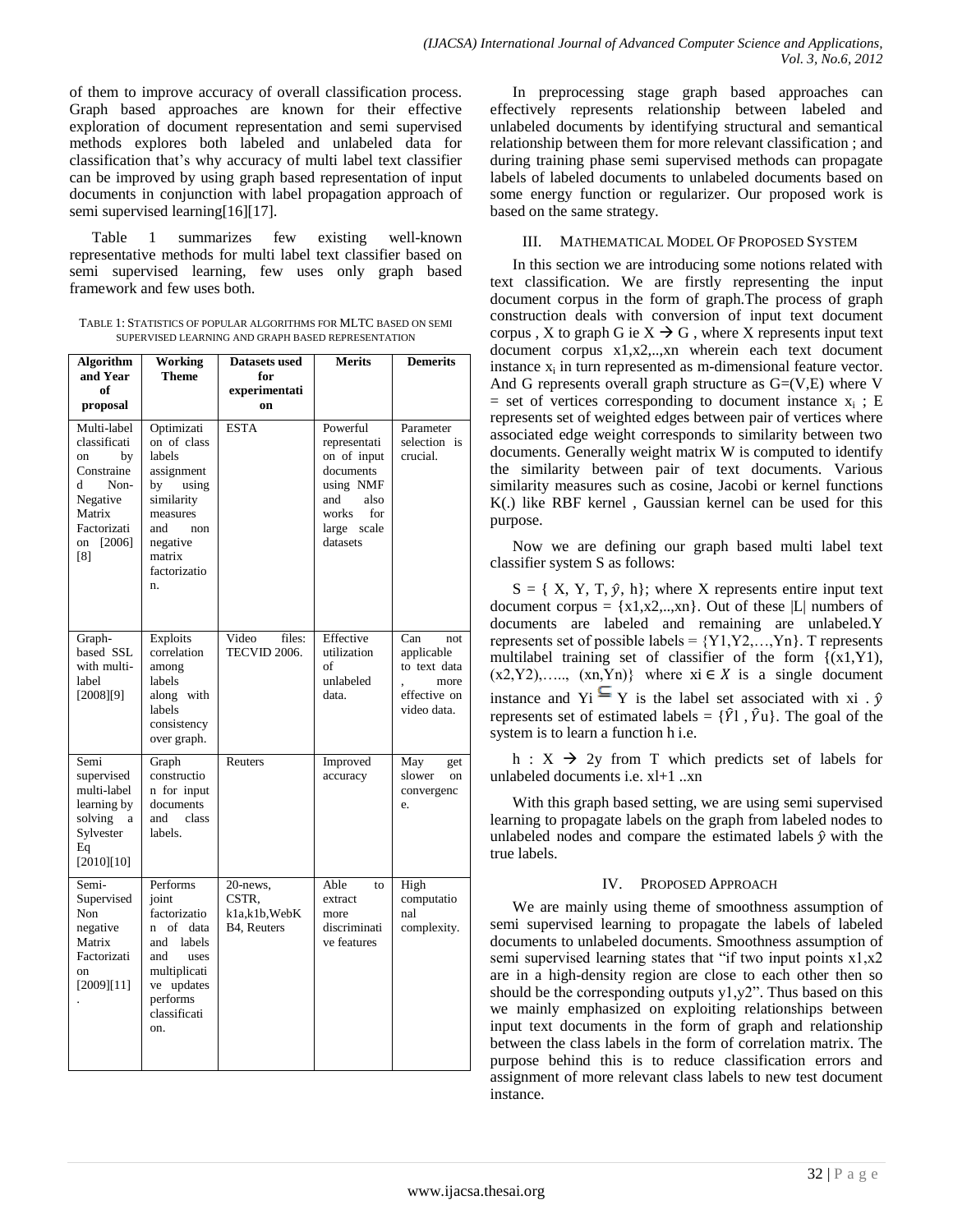During classifiers training phase we are computing similarity between input documents to identify whether they are in high density or low density region. We evaluated relationships between documents by using cosine similarity measure and represented it in the form of weighted matrix, W as :

$$
Wij = \cos \quad \frac{X1 \cdot X2}{|X1| \cdot |X2|}
$$

Where X1and X2 are two text documents represented in the feature space. Large cosine value indicates similarity and small value indicates that documents are dissimilar. After that we performed graph sparcification by representing it in the form of diagonal matrix in order to reduce consideration of redundant data.While identifying relationships between class labels we computed correlation matrix C mxm where m is no. of class labels using RBF kernel. Each class is represented in the form of vector space whose elements are said to be 1 when corresponding text document belongs to the class under consideration. Then in testing phase, in order to provide relevant label set to unlabeled document we computed energy function E to measure smoothness of label propagation. This energy function measures difference between weight matrix W and dot product of sparcified diagonal matrix with correlation matrix.

# $\mathbf{E} = \mathbf{\angle} \mathbf{W}$ ij - D<sup>-1</sup>Cij

The labels are propagated based on minimum value of Energy function. It indicates that if two text documents are similar to each other than the assigned class labels to them are also likely to be closer to each other. In other words two documents sharing highly similar input pattern are likely to be in high density region and thereby the classes assigned to them are likely to be related and propogated to those documents which in turn resides in same high density region.

After this label propagation phase, we obtained labels of all unlabeled document instances. We computed accuracy to verify correct assignment of label sets. The corresponding results are given in table [III]. We once again ensured the working by applying all this document and label set to existing classifier chains method which is supervised in nature. We used decision tree(J48 in WEKA),SVM (SMO & libSVM) separately as base classifiers and computed the results. The corresponding results are given in table [IV].

The summary of our proposed label propagation approach is given as:

**Input** - T: The multi label training set  $\{(x1, Y1), (x2, Y2), \ldots\}$  $(xn,Yn)$ .

z: The test document instance such that  $z \in X$ 

**Output** – The predicted label set for z.

**Process**: Compute the edge weight matrix W as  $Wij = \arccos \frac{x}{1+y}$  $\frac{X_1 \cdot X_2}{|X_1| \cdot |X_2|}$  and assign W<sub>ii</sub>=0

Sparcify the graph by computing diagonal degree matrix D as  $D_{ii}=\sum_j W_{ij}$ 

- Compute the label correlation matrix  $C_{\text{mxm}}$  using RBF kernel method
- Initialize  $\hat{Y}^{(0)}$  to the set of  $(Y_1, Y_2, ..., Y_k, 0, 0, ..., 0)$
- Iterate till convergence to  $\widehat{\mathcal{V}}^{(\infty)}$

1. 
$$
E = \sum W_{ij} - D^{-1}C_{ij}
$$
  
2.  $\hat{Y}^{(t+1)} = E$   
3.  $\hat{Y}^{(t+1)} = Y_1$ 

- Label point z by the sign of  $\widehat{Y}^{(\infty)}$ i

#### V. EXPERIMENTS AND RESULTS

In this section, in order to evaluate our approach we conducted experiments on three text based datasets namely Enron , Slashdot , Bibtex and measured accuracy of overall classification process. Table II summarizes the statistics of datasets that we used in our experiments.

| TABLE II: STATISTICS OF DATASETS |  |
|----------------------------------|--|
|----------------------------------|--|

| <b>Dataset</b> | No. of document<br>instances | No.<br>of<br><b>Labels</b> | <b>Attributes</b> |
|----------------|------------------------------|----------------------------|-------------------|
| Slashdot       | 3782                         | 22                         | 500               |
| Enron          | 1702                         | 53                         | 1001              |
| <b>Bibtex</b>  | 7395                         | 159                        | 1836              |

Enron dataset contains email messages. It is a subset of about 1700 labeled email messages[21]. BibTeX data set contains metadata for the bibtex items like the title of the paper, the authors, etc. Slashdot dataset contains article titles and partial blurbs mined from Slashdot.org [22].

We used accuracy measure proposed by Godbole and Sarawagi in  $[13]$ . It symmetrically measures how close  $y_i$  is to Zi ie estimated labels and true labels. It is the ratio of the size of the union and intersection of the predicted and actual label sets, taken for each example and averaged over the number of examples. The formula used by them to compute accuracy is as follows:

$$
Accuracy = \frac{1}{N} \sum_{i=1}^{N} \left[ \frac{Y_i \cap Z_i}{Y_i \cup Z_i} \right]
$$

We also computed precision , recall and F-measure values , the formula used to compute them is as follows:

> **F-Measure** = 2.0 x precision x recall  $precision + recall$

$$
\textbf{F-Measure} = \frac{1}{N} \sum_{i=1}^{N} \frac{2[Y_i \cap Z_i]}{[Z_i] - [Y_i]}
$$

We evaluated our approach under a WEKA-based [23] framework running under Java JDK 1.6 with the libraries of MEKA and Mulan [21][22]. Jblas library for performing matrix operations while computing weights on graph edges. Experiments ran on 64 bit machines with 2.6 GHz of clock speed, allowing up to 4 GB RAM per iteration. Ensemble